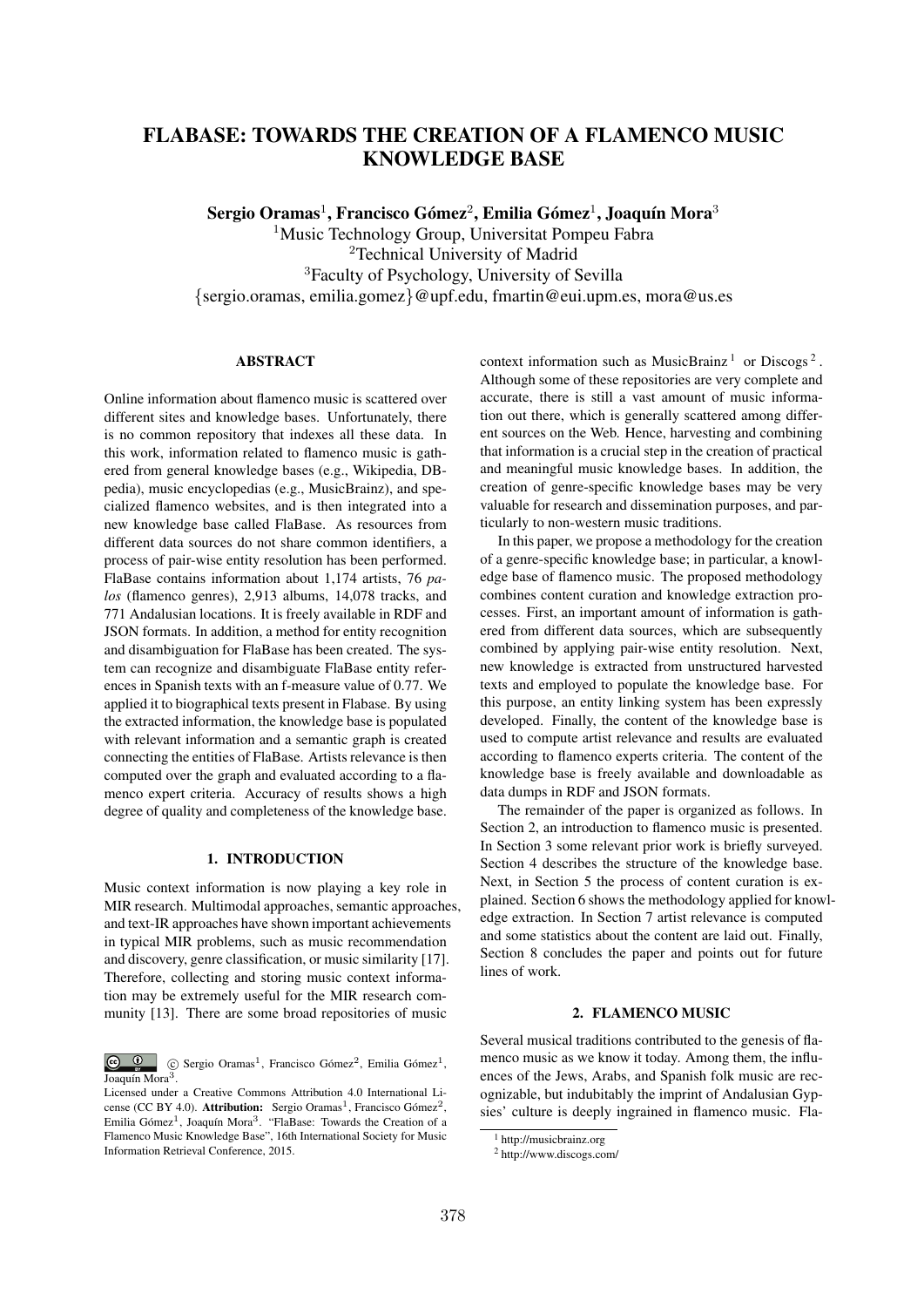menco occurs in a wide range of settings, including festive *juergas* (private parties), *tablaos* (flamenco venues), concerts, and big productions in theaters. In all these settings we find the main components of flamenco music: *cante* or singing, *toque* or guitar playing, and *baile* or dance. According to Gamboa [9], flamenco music grew out of the singing tradition, as a melting process of all the traditions mentioned above, and therefore the role of the singer soon became dominant and fundamental. *Toque* is subordinated to *cante*, especially in more traditional settings, whereas *baile* enjoys more independence from voice.

In the flamenco jargon styles are called *palos*. Criteria adopted to define flamenco *palos* are rhythmic patterns, chord progressions, lyrics and its poetic structure, and geographical origin. In flamenco geographical variation is important to classify *cantes* as often they are associated to a particular region where they were originated or where they are performed with gusto. Rhythm or *compas´* is a unique feature of flamenco. Rhythmic patterns based on 12-beat cycles are mainly used. Those patterns can be classed as follows: binary patterns, such as *tangos* or *tientos*; ternary patterns, which are the most common ones, such as *fan*dangos or *bulerías*; mixed patterns, where ternary and binary patterns alternate, such as *guajira*; free-form, where there is no a clear underlying rhythm, such as *tonás*. For further information on fundamental aspects of flamenco music, see the book of Fernández [7]. For a comprehensive study of styles, musical forms and history of flamenco the reader is referred to the books of Blas Vega and Ríos Ruiz [3], Navarro and Ropero [12], and Gamboa [9] and the references therein.

### 3. RELATED WORK

A knowledge base is a centralized repository intended to store both complex structured and unstructured information. Content in a knowledge base can be either curated or extracted, and knowledge bases can be classified according to those criteria [6]. Curated knowledge can be manually gathered by humans or automatically extracted from a structured data source. By contrast, extracted knowledge is produced after the application of an information extraction process over an unstructured data source. There are several well-known general purpose knowledge bases either extracted or curated. The most widely used are DBpedia<sup>3</sup> and Freebase<sup>4</sup>, and more recently WikiData<sup>5</sup>. The most relevant extracted knowledge bases are NELL [5] and Open IE [1].

In the music field, one of the most complete and broadly used knowledge bases is MusicBrainz<sup> $6$ </sup>, which has been created in a collaborative curated way. However, there is not any extracted and open music knowledge base. Moreover, little effort have been done in the creation of genrespecific knowledge bases. Most relevant initiatives in this direction have been done within the CompMusic project<sup>7</sup>. In this project, one of the main tasks has been the gathering of culture-specific corpora of non-western musical traditions, combining expert information, audio recordings, features, music notation, lyrics, editorial metadata and community information [18]. According to [19], a domainspecific corpora should be designed by satisfying the following criteria: purpose, coverage, completeness, quality and reusability. In [15], the architecture and applications of a system that exploits domain-specific corpora is presented. Another interesting project is Linked Jazz [14], where the application of Linked Open Data (LOD) technology to enhance discovery and visibility of jazz music is studied.

### 4. FLABASE

FlaBase (Flamenco Knowledge Base) is the acronym of a new knowledge base of flamenco music. Its ultimate aim is to gather all available online editorial, biographical and musicological information related to flamenco music. A first version is just being released. Its content is the result of the curation and extraction processes explained in Sections 5 and 6. FlaBase is stored in RDF and JSON formats, and it is freely available for download  $8$ . Its RDF version follows the Linked Open Data principles, and it might be queried by setting up a SPARQL endpoint. A JSON version is also available, thus facilitating the use of the content by all the community of researchers and developers. This first release of FlaBase contains information about 1,174 artists, 76 *palos* (flamenco genres), 2,913 albums, 14,078 tracks, and 771 Andalusian locations.

# 4.1 Ontology Definition

The FlaBase data structure is defined in an ontology schema. One of the advantages of using an ontology as a schema is that it can be easily modified. Thus, our design is a first building block that can be enhanced and redefined in the future. The initial ontology is structured around five main classes: MusicArtist, Album, Track, Palo and Place, and three domain specific classes: *cantaor* (flamenco singer), guitarist (flamenco guitar player), and *bailaor* (flamenco dancer). These three classes were defined because they are the most frequent types of artists in the data. Other instrument players may be instantiated directly from the MusicArtist class. We have tried to reuse as much vocabulary as we could. We re-utilized most of the classes and some properties from the Music Ontology<sup>9</sup>, a standard model for publishing music-related data. We selected the classes according to the ones used by the LinkedBrainz project  $10$ , which maps concepts from MusicBrainz to Music Ontology.

<sup>3</sup> http://dbpedia.org

<sup>4</sup> http://www.freebase.com

<sup>5</sup> http://www.wikidata.com

<sup>6</sup> http://musicbrainz.org

<sup>7</sup> http://compusic.upf.edu

<sup>8</sup> http://mtg.upf.edu/download/datasets/flabase

<sup>9</sup> http://musicontology.com

<sup>10</sup> https://wiki.musicbrainz.org/LinkedBrainz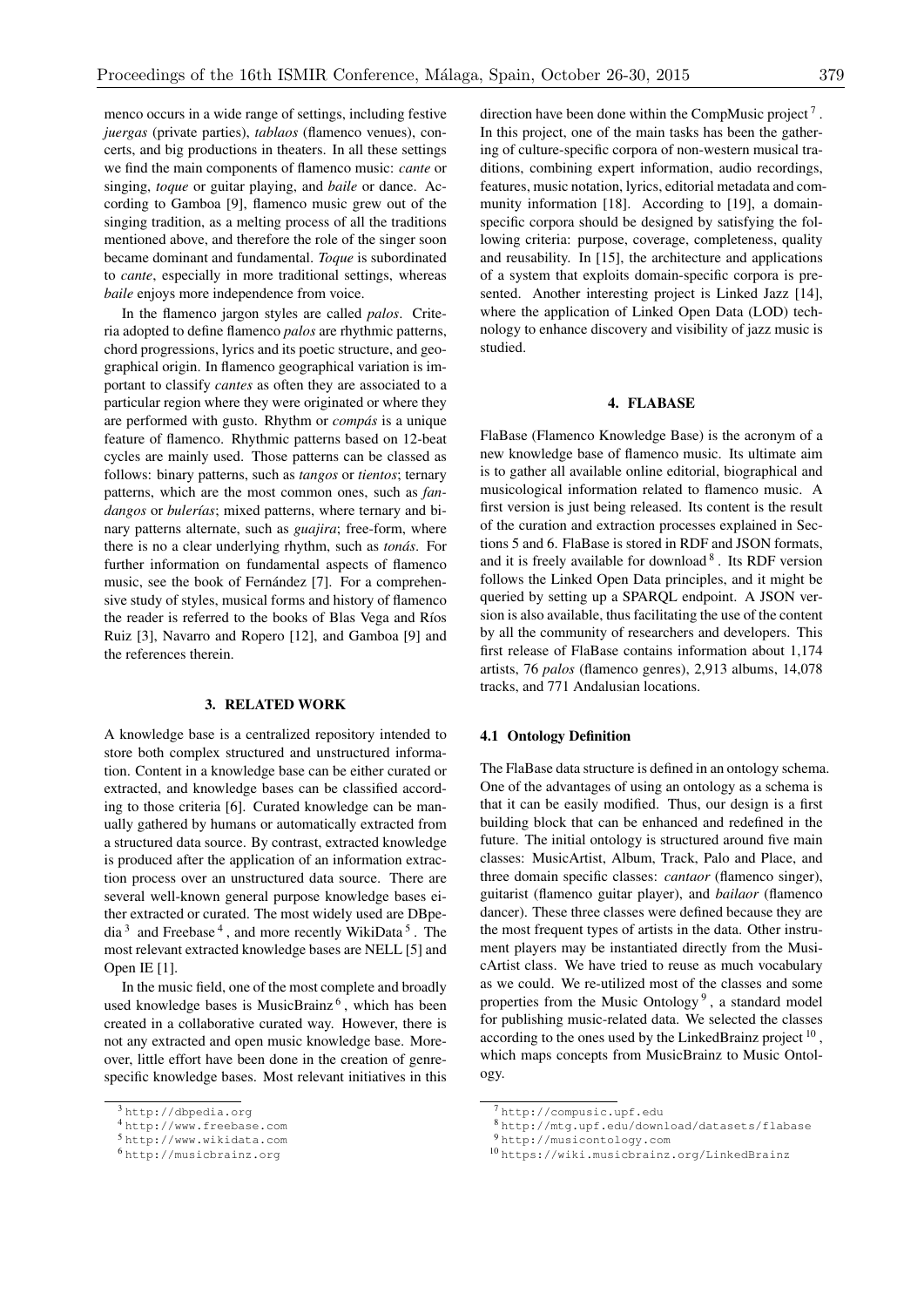

Figure 1. Selected data sources

# 5. CONTENT CURATION

The first step towards building a domain-specific knowledge base is to gather all possible content from available data sources. This implies at least two problems, namely, the selection of sources, and the matching between entities from different sources. In what follows we enumerate the involved data sources and describe the methodology applied to entity resolution.

### 5.1 Data Acquisition

Our aim is to gather an important amount of information about musical entities, including textual descriptions and available metadata. A schema of the selected data sources is shown in Figure 1. We started by looking at Wikipedia<sup>11</sup>, the free and multilingual Internet encyclopedia. It is the Internet's largest and most popular general reference work. Each Wikipedia article may have a set of associated categories. Categories are intended to group together pages on similar subjects and are structured in a taxonomical way. To find Wikipedia articles related to flamenco music, we first looked for flamenco categories. The taxonomy of categories can be explored by querying DBpedia, a knowledge base with structured content extracted from Wikipedia. In particularly, we employed the SPARQL endpoint of the Spanish DBpedia <sup>12</sup> . We queried for categories related to the flamenco category in the taxonomy. At the end, we obtained 17 different categories (e.g., *cantaores de flamenco, guitarristas de flamenco*).

By querying again DBpedia, we gathered all DBpedia resources related to one of these categories. We obtained a total number of 438 resources in Spanish, of which 281 were also in English. Each DBpedia resource is associated with a Wikipedia article. Text and HTML code were then extracted from Wikipedia articles in English and Spanish by using the WikiMedia API. Next, we classified the extracted articles according to the ontology schema defined in our knowledge base (Section 4.1). For this purpose, we exploited classification information provided by DBpedia (DBpedia ontology and Wikipedia categories). At the end, from all gathered resources, we only kept those related to artists and *palos*, totalling 291 artists and 56 *palos*.

However, the amount of information present in Wikipedia related to flamenco music is somewhat scarce. Therefore, we decided to expand our knowledge base with information from two different websites. First, *Andalucia.org*, the touristic web from the Andalusia Government  $^{13}$ . It contains 422 artist biographies in English and Spanish, and the description of 76 *palos* also in both languages. Second, a website called *El arte de vivir el flamenco*<sup>14</sup>, which includes 749 artist biographies among *cantaores*, *bailaores* and guitarists. Both webs were crawled and their content stored in our knowledge base.

MusicBrainz is one of the biggest and more reliable open music databases, which provides an unambiguous form of music identification. Therefore, we turned to it in order to fill our knowledge base with information about flamenco album releases and recordings. Artists present in FlaBase were intended to be mapped with MusicBrainz artists. For every match, all content related to releases and recordings was gathered. After doing so, we obtained a total number of 814 releases and 9,942 recordings.

The information gathered from MusicBrainz is a little part of the actual flamenco discography. Therefore, to complement it we used a flamenco recordings database gathered by Rafael Infante and available at CICA website <sup>15</sup> (Computing and Scientific Center of Andalusia). This database has information about releases from the early time of recordings until present time, counting 2,099 releases and 4,136 songs. For every song entry, a *cantaor* name is provided, and most of the times also guitarist and *palo*, which is a very valuable information to define flamenco recordings.

Finally, we supplied our knowledge base with information related to Andalusian towns and provinces. We gathered this information from the official database SIMA <sup>16</sup> (Multi-territorial System of Information of Andalusia).

#### 5.2 Entity Resolution

Entity Resolution (ER) is the problem of extracting, matching and resolving entity mentions in structured and unstructured data [10]. There are several approaches to tackle the ER problem. For the scope of this research, we selected a pair-wise classification approach based on string similarity between entity labels.

The first issue after gathering the data is to decide whether two entities from different sources are referring to the same one. Therefore, given two sets of entities *A* and *B*, the objective is to define an injective and non-surjective mapping function *f* between *A* and *B* that decides whether an entity  $a \in A$  is the same as an entity  $b \in B$ . To do that, a string similarity metric  $sim(a, b)$  based on the Ratcliff-Obershelp algorithm [16] has been defined. It measures

<sup>11</sup> http://www.wikipedia.org

<sup>12</sup> http://es.dbpedia.org

<sup>13</sup> http://andalucia.org

<sup>14</sup> http://www.elartedevivirelflamenco.com/

<sup>15</sup> http://flun.cica.es/index.php/grabaciones

<sup>16</sup> http://www.juntadeandalucia.es/

institutodeestadisticaycartografia/sima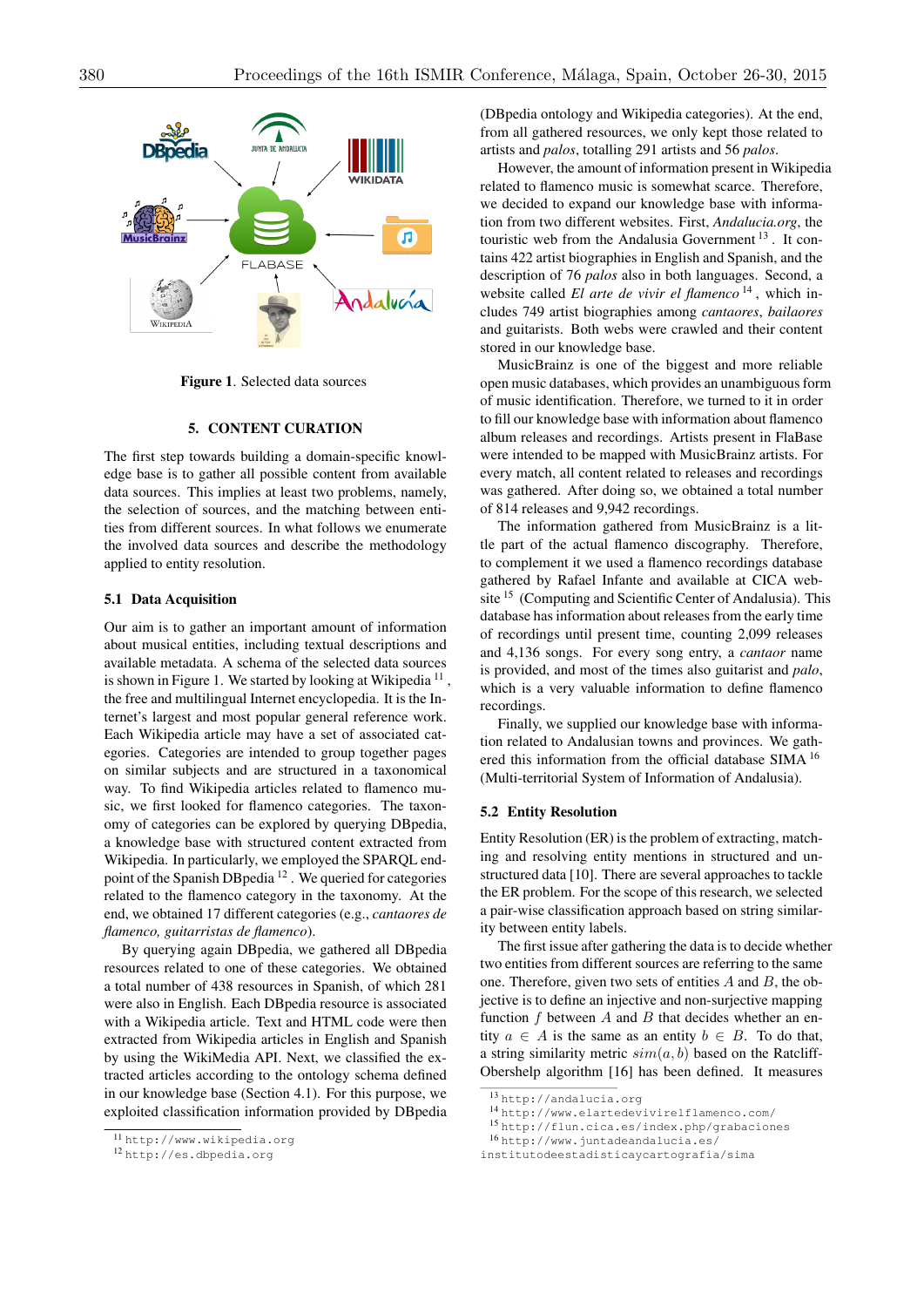

**Figure 2.** F-measure for different values of  $\theta$ 

the similarity between two entity labels and outputs a value between 0 and 1. We consider that *a* and *b* are the same entity if their similarity is bigger than a parameter  $\theta$ . If there are two entities  $b, c \in B$  that satisfy that  $sim(a, b) > \theta$ and  $sim(a, c) \ge \theta$ , we consider only the mapping with the highest score. To determine the value of  $\theta$ , we tested the method with several  $\theta$  values over an annotated dataset of entity pairs. To create this dataset, the 291 artists gathered from Wikipedia were manually mapped to the 422 artists gathered from Andalucia.org, obtaining a total amount of 120 pair matches. As it is shown in Figure 2 the best Fmeasure (0,97) was obtained with  $\theta = 0.9$ . Finally, we applied the described method with  $\theta = 0.9$  to all gathered entities from the three data sources. Thanks to the entity resolution process, we reduced the initial set of 1,462 artists and 132 *palos* to a set of 1,174 artists and 76 *palos*.

Once we had our artist entities resolved, we began to gather their related discographic information. First, we tried to find out the MusicBrainz ID of the gathered artists. Depending on the information about the entity, two different process were applied. First, every Wikipedia page, and its equivalent DBpedia resource, has a correspondent entity defined in Wikidata. Wikidata is a free linked database which acts as a structured data storage of Wikipedia. There are several properties in Wikidata that may link Wikidata items with MusicBrainz items. Thus, the equivalent Wikidata resource of a Wikipedia artist page may have a link to its corresponding MusicBrainz artist ID. Therefore, we looked for these relations and mapped all possible entities. For those artists without a direct link to MusicBrainz, we queried the MusicBrainz API by using the artist labels, and then applied our entity resolution method to the obtained results.

Finally, to integrate the discography database of CICA into our knowledge base, we applied the entity resolution method to the fields *cantaor*, guitarist and *palo* of each recording entry in the database. From the set of 202 *cantaores* and 157 guitarists names present in the recording entries, a total number of 78 *cantaores* and 44 guitarists were mapped to our knowledge base. The number of mapped artists was low due to differences between the way of labeling an artist. An artist name may be written using one or two surnames, or using a nickname. In the case of *palos*, there were 162 different *palos* in the database, 54 of which were mapped with the 76 of our knowledge base. These 54 *palos* correspond to an 80% of *palo* assignments present in the recording entries.

# 6. KNOWLEDGE EXTRACTION

Once the process of data acquisition is finished, the knowledge base is ready for use. However, there is an important amount of knowledge present in the data that has not been fully exploited. Texts gathered contain a huge epistemic potential that remains implicit. Consequently, to enhance the amount of structured data in FlaBase, a process of knowledge extraction has been carried out. This implicit knowledge may vary from biographical data, such as place and date of birth, to more complex semantic relations involving different entities. Three tasks play a key role in the process of knowledge extraction from non-structured text: named entity recognition (NER), named entity disambiguation (NED), and relation extraction (RE) [20]. In this research, we focus on the two first tasks. In what follows, a system for entity recognition and disambiguation is described and evaluated. Lastly, an information extraction process is applied to populate the knowledge base.

### 6.1 Named entity recognition and disambiguation

To extract implicit knowledge from a text, the first step is to semantically annotate it by identifying entity mentions. Named entity recognition is a task that seeks and classify words in text into pre-defined categories (e.g., person, organization, or place). Named entity disambiguation, also called entity linking, aims to determine what is actually a named entity present in a text. It generally does so by identifying it in a knowledge base of reference. NED can be addressed directly from the text, or applied to the output of a NER system. We propose a method that employs a combination of both approaches, depending on the category of the entity. For NER, we used the Stanford NER system [8], implemented in the library Stanford Core NLP <sup>17</sup> and trained on Spanish texts. For NED we tried two different approaches. First, we looked for exact string matches between FlaBase entity labels and word ngrams extracted from the text. Second, we searched for exact string matches between FlaBase entity labels and the output of the NER system. In fact, we tried several combinations of both approaches until we obtained the most satisfactory one.

For the scope of this research, we focused on Spanish texts, as flamenco texts are mostly written in Spanish. Although there are many entity linking tools available, we decided to develop ours because state-of-the-art systems (e.g., Tag-me or Babelfy) are well-tuned for English texts, but do not perform well on Spanish texts, and even less with music texts of a specific domain. In addition, we wanted to have a system able to map entities to our knowledge base. Therefore, we developed a system able to detect and disambiguate three categories of entities: person, *palo* and location. Three different approaches were defined by combining NER and NED in different ways according to the category. First, directly applying NED to text. Second, disambiguating location and person entities from the

<sup>17</sup> http://nlp.stanford.edu/software/corenlp. shtml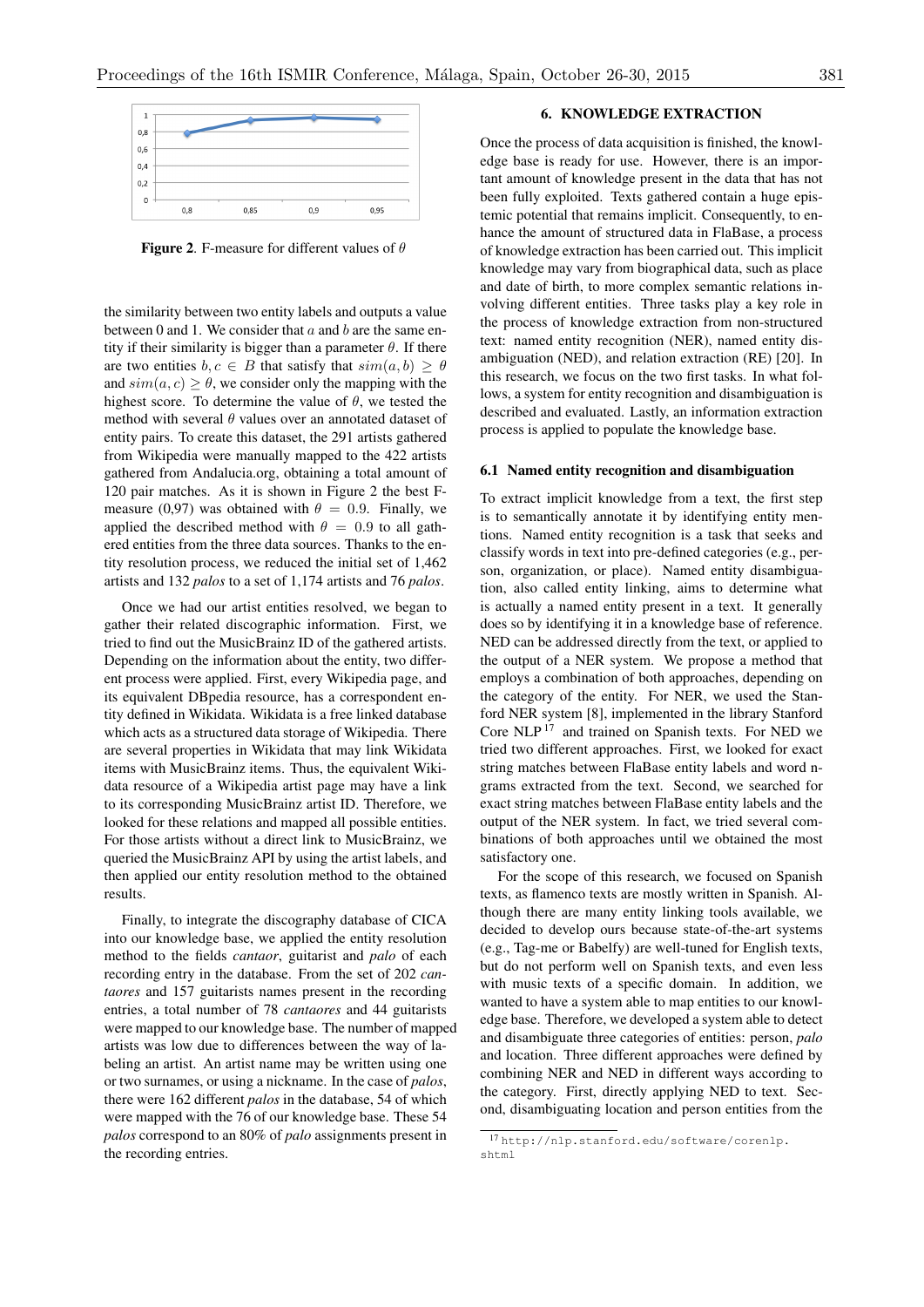| Approach                     | Precision | Recall  | F-measure |
|------------------------------|-----------|---------|-----------|
| $1)$ NED                     | 0.829     | 0.694   | 0.756     |
| 2) NED + NER to PERS $& LOC$ | 0.739     | 0 3 4 7 | 0.472     |
| $3)$ NED + NER to LOC        | 0.892     | 0.674   | 0.767     |

Table 1. Precision, Recall and F-measure of NER+NED

NER output, and *palo* directly from text. Third, only disambiguating location entities from the NER output, and location and *palo* directly from text.

To determine which approach performs better, three artist biographies coming from three different data sources were manually annotated, having a total number of 49 annotated entities. We followed an evaluation methodology similar to the one used in KBP2014 Entity Linking Task <sup>18</sup>. Results on the different approaches are shown in Table 1. We observe that applying NER to entities of the person category before NED worsens performance significantly, as recall suddenly decrease by half. After manually analysing false negatives, we observed that this is caused because many artist names have definite articles between name and surname (e.g., *de, del*), and this is not recognized by the NER system. In addition, many artists have a nickname that is not interpreted as a person entity by the NER system. The best approach is the third (NED + NER to LOC), which is slightly better than the first (only NED) in terms of precision. This is due to the fact that many artists have a town name as a surname or as part of his nickname. Therefore, applying NED directly to text is misclassifying person entities as location entities. Thus, by adding a previous step of NER to location entities we have increased overall performance, as it can be seen on the F-measure values.

### 6.2 Knowledge base population

Biographical texts coming from different data sources have been stored in FlaBase. These texts are full of relevant information about FlaBase entities, but in an unstructured way. Thus, a process of information extraction is necessary to transform the unstructured information into structured knowledge. For the scope of this research, we focused on extracting two specific data: birth year and birth place, as they can be very relevant for anthropologic studies. We observed that this information is often in the very first sentences of the artist biographies, and always near the word *nacio´* (Spanish translation of "was born"). Therefore, to extract this information, we looked for this word in the first 250 characters of every biographical text. If it is found, we apply our entity linking method to this piece of text. If a location entity is found near the word "nació", we assume that this entity is the place of birth of the biography subject. In addition, by using regular expressions, we look for the presence of a year expression in the neighborhood. If it is found, we assume it as the year of birth. If more than one year is found, we select the one with the smaller value.

To evaluate our approach, we tested the extraction of birth places in all texts coming from the web Andalucia.org (442 artists). We chose this subset because Andalucia.org also provides specific information about artist origin that had been previously crawled and stored in FlaBase. However, we observed that in many occasions the artist origin provided by the data source was wrong. Therefore, we decided to manually annotate the province of precedence of these 442 artists for building ground truth data. After the application of the extraction process on the annotated test set, we obtained a precision value of 0,922 and a recall of 0,648. Therefore, we can state that our method is extracting biographic information with very high precision and quite reasonable recall. We finally applied the extraction process to all artist entities with biographical texts coming from any of the two flamenco crawled websites. Thus, from a total number of 1,123 artists coming from these data sources (95% of the artists in the knowledge base), 743 birth places and 879 birth years were extracted.

#### 7. LOOKING AT THE DATA

# 7.1 Artist Relevance

We assume that an entity mention inside an artist biography means a semantic relation between the biography subject and the mentioned entity. Based on this assumption, we build a semantic graph by applying the following steps. First, each artist of the knowledge base is added to the graph as a node. Second, entity linking is applied to artist's biographical texts. For every linked entity, a new node is created in the graph (only if it was not previously created). Next, an edge is added by connecting the artist entity node with the linked entity node. This way, a directed graph connecting the entities of FlaBase is finally obtained. Entities identified in a text can be seen as hyperlinks. Hence, algorithms to measure the relevance of nodes in a network of hyperlinks can be applied to our semantic graph [2]. In order to measure artist relevance, we applied PageRank [4] and HITS [11] algorithms to the obtained graph.

We built an ordered list with the top-10 entities of the different artist categories (*cantaor*, guitarist and *bailaor*) for the two algorithms. For evaluation purposes, we asked a flamenco expert to build a list of top-10 artists for each category according to his knowledge and the available bibliography. The concept of artist relevance is somehow subjective and there is no unified or consensual criteria for flamenco experts about who the most relevant artists are. Despite that, there is a high level of agreement among them on certain artists that should be on such a hypothetical list. Thus, the expert provided us with this list of hypothetical top-10 artists by category and we considered it as ground truth. We define precision as the number of identified artists in the resulting list that are also present in the ground truth list divided by the length of the list. We evaluated the output of the two algorithms by calculating precision over the entire list (top-10), and over the first five elements (top-5) (see Table 3). We observed that PageRank results (see Table 2) show the greatest agreement with the flamenco expert. High values of precision, specially for the top-5 list, indicates that the content gathered in FlaBase is

<sup>18</sup> http://nlp.cs.rpi.edu/kbp/2014/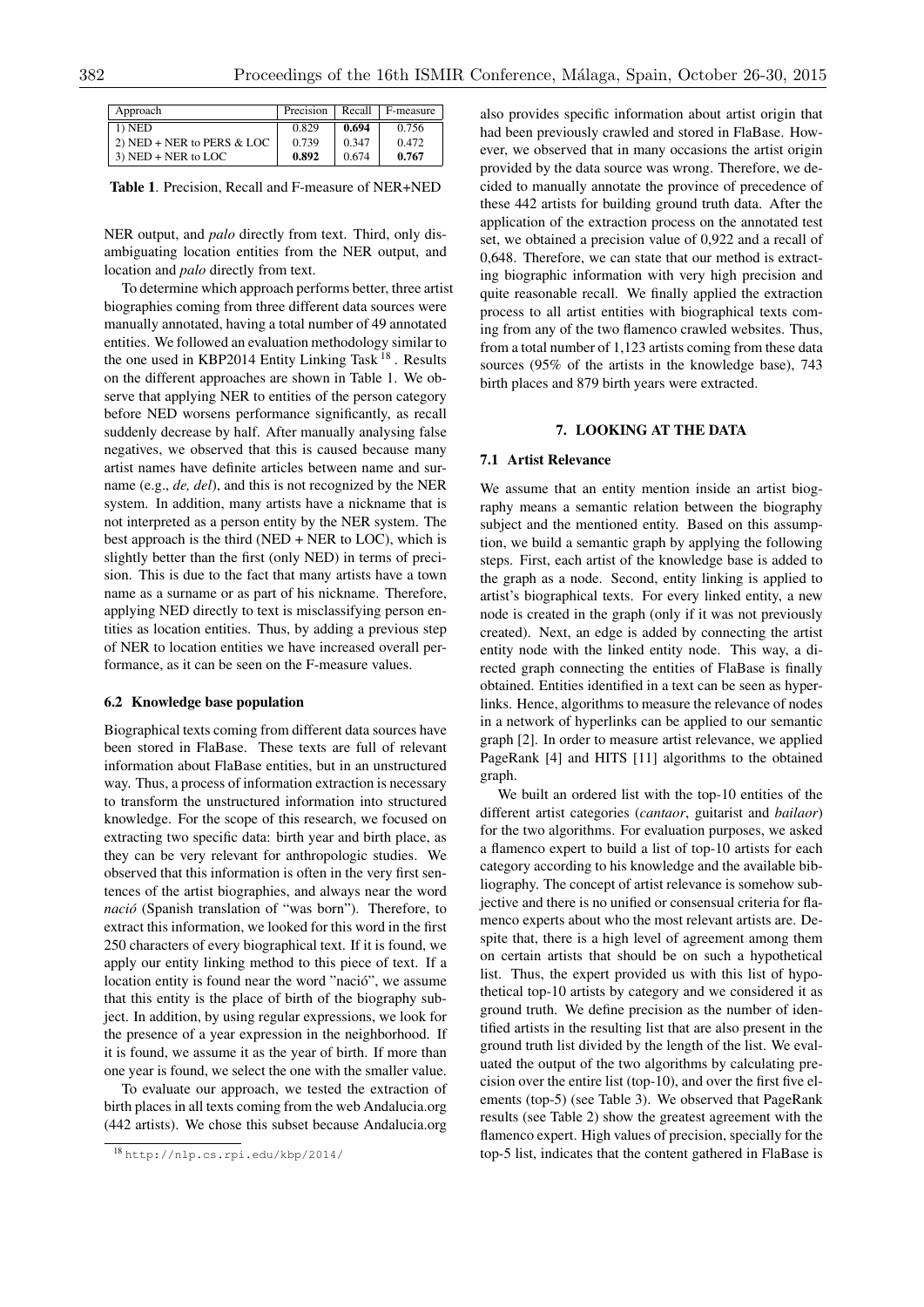| Cantaor               | Guitarist       | <b>Bailaor</b>     |
|-----------------------|-----------------|--------------------|
| Antonio Mairena       | Paco de Lucía   | Antonio Ruiz Soler |
| Manolo Caracol        | Ramón Montoya   | Rosario            |
| La Niña de los Peines | Niño Ricardo    | Antonio Gades      |
| Antonio Chacón        | Manolo Sanlúcar | Mario Maya         |
| Camarón de la Isla    | <b>Sabicas</b>  | Carmen Amaya       |

highly complete and accurate (see Table 3).

Table 2. PageRank Top-5 artists by category

|                       | $Top-5$ | Top- $10$ |
|-----------------------|---------|-----------|
| PageRank              | 0.933   | 0.633     |
| <b>HITS</b> Authority | 0.6     | (0.4)     |

Table 3. Precision values

### 7.2 Statistics

For the sake of completeness, some statistics on the data stored in FlaBase were calculated. Data shown in Figure 3 was produced out of the entity resolution process, while data shown in Figures 4 and 5 was calculated according to the populated data. In Figure 3 it is shown that the most representative *palos* are represented in the knowledge base, with a higher predominance of fandangos. We can observe in Figure 4 that most flamenco artists are from the Andalusian provinces of Seville and Cadiz. Finally, in Figure 5 we observe a higher number of artists in the data were born from the 30's to the 80's of the 20th century.



Figure 3. Songs by *palo*

# 8. CONCLUSIONS AND FUTURE WORK

A new knowledge base that contains information about flamenco music has been created and released. A process of automatic knowledge curation has been applied to combine information coming from different data sources. In addition, the knowledge base has been enriched with content extracted directly from texts by using a custom entity linking system. Using FlaBase data, artist relevance has been computed and compared to the flamenco experts' judgment. Precision values obtained reveals a high degree



Figure 4. Artists by province of birth



Figure 5. Artists by decade of birth

of coverage and a good quality of the knowledge base content.

There are still many avenues to be explored for future work. More websites can be exploited to increase coverage. The entity resolution step might be improved by increasing the amount of entity labels used, or by applying learning algorithms. A SPARQL endpoint might be created, letting users query FlaBase directly. In addition, implementing a collaborative environment for knowledge management would lead to an improvement in terms of completeness and data accuracy, as content might be added, checked and corrected directly by a community of users.

# 9. ACKNOWLEDGMENTS

This work was funded by the COFLA2 research project (Proyectos de Excelencia de la Junta de Andaluca, FEDER P12-TIC-1362). We thank Rafael Infante and José Ruiz Fuentes for the provided content.

# 10. REFERENCES

- [1] Michele Banko, Michael J Cafarella, Stephen Soderland, Matt Broadhead, and Oren Etzioni. Open Information Extraction from the Web. In *International Joint Conferences on Artificial Intelligence*, pages 2670– 2676, 2007.
- [2] Francesco Bellomi and Roberto Bonato. Network